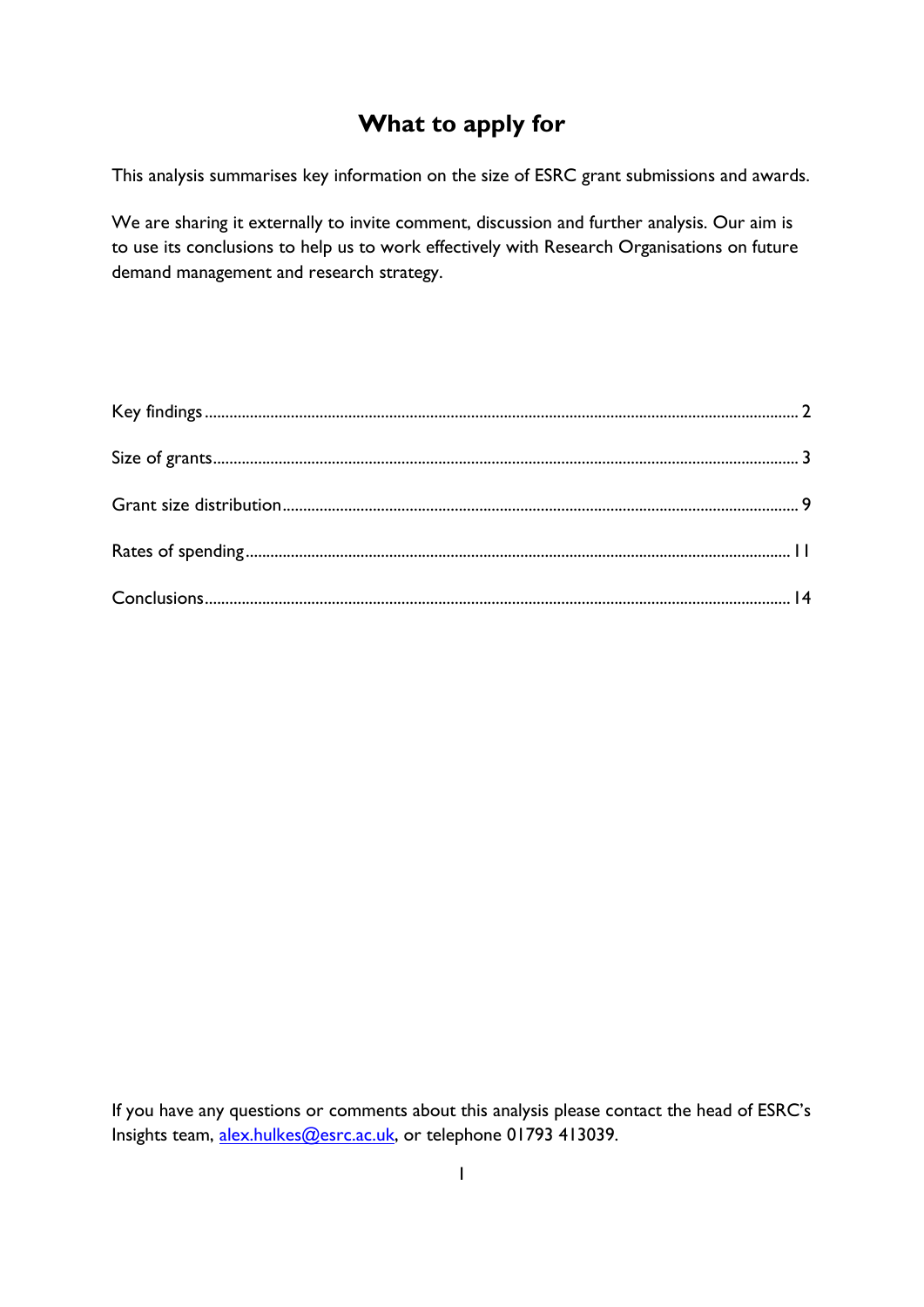## <span id="page-1-0"></span>**Key findings**

Across ESRC, taken on its own the size of a grant has no effect on its chance of being funded. Although different schemes might attract differing sizes of grants and have differing success rates, for the most part size tends not to influence outcomes systematically.

In general, larger grants have become more common over the last six years, and they are used to allocate an increasing proportion of ESRC funding. Half of all ESRC funding is routed through grants which have a value of  $£1,000,000$  or more.

Small grants have become increasingly uncommon. They account for a vanishingly small fraction of ESRC spending but consume a significant proportion of the total effort that goes into writing and assessing proposals.

Norms of proposal writing and principal investigator behaviour seem to reflect the rates at which grants spend more than the absolute value or duration of the grant.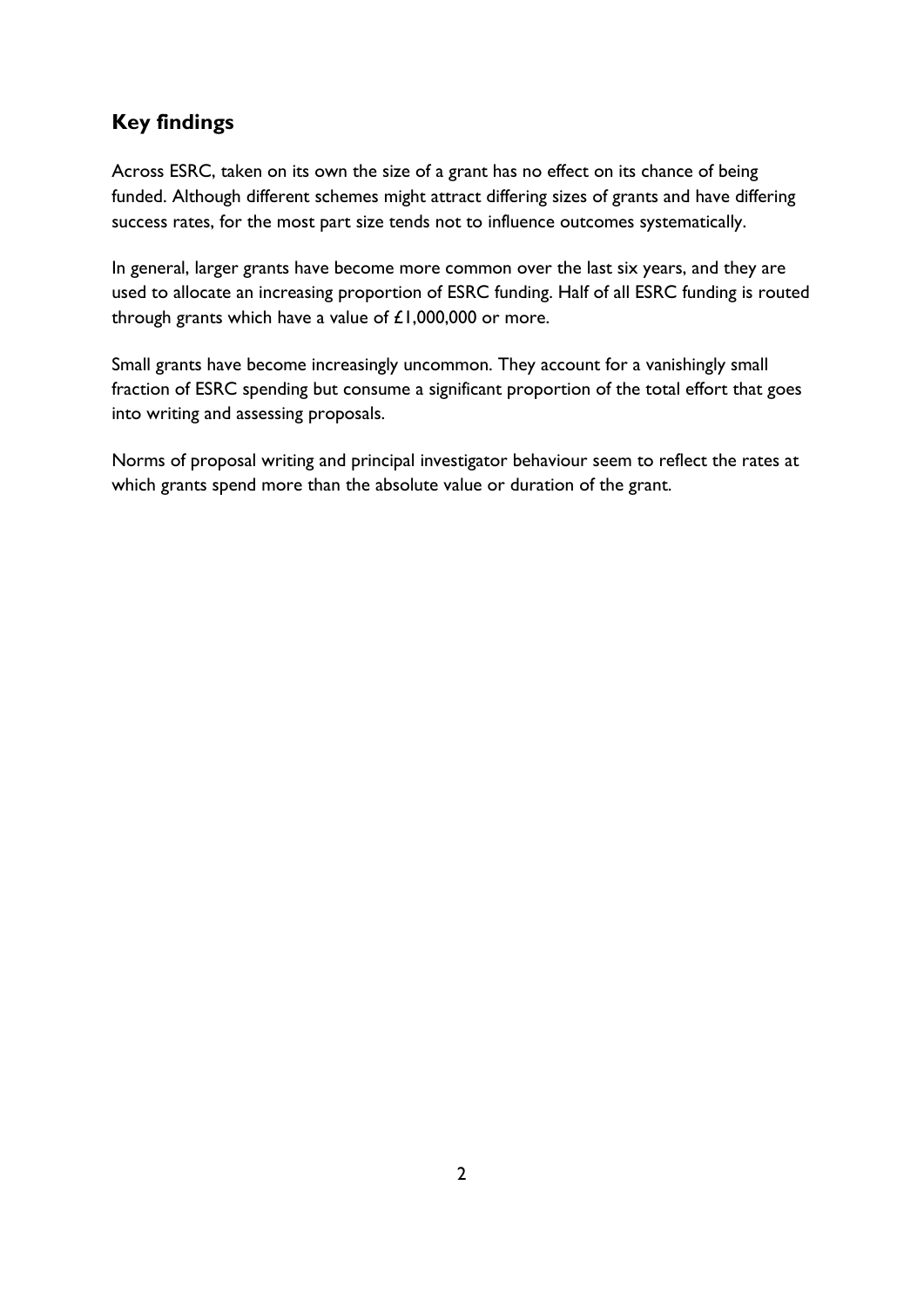#### <span id="page-2-0"></span>**Size of grants**

For this analysis, ESRC research grant and Fellowship applications on which decisions have been made since the start of financial year 2011-12 will be categorised in six value bands:

| A | £0 to £49,999        |
|---|----------------------|
| B | £50,000 to £99,999   |
| C | £100,000 to £249,999 |
| D | £250,000 to £499,999 |
| F | £500,000 to £999,999 |
| F | £1,000,000 or more   |

As might be expected, application sizes are not evenly distributed across the categories, and the distribution changes over time (Figure 1):



Figure 1: proportions of applications by size category for all research grant and fellowship applications on which decisions (whether funded or not funded) were made in financial years 2011-12 to 2016-17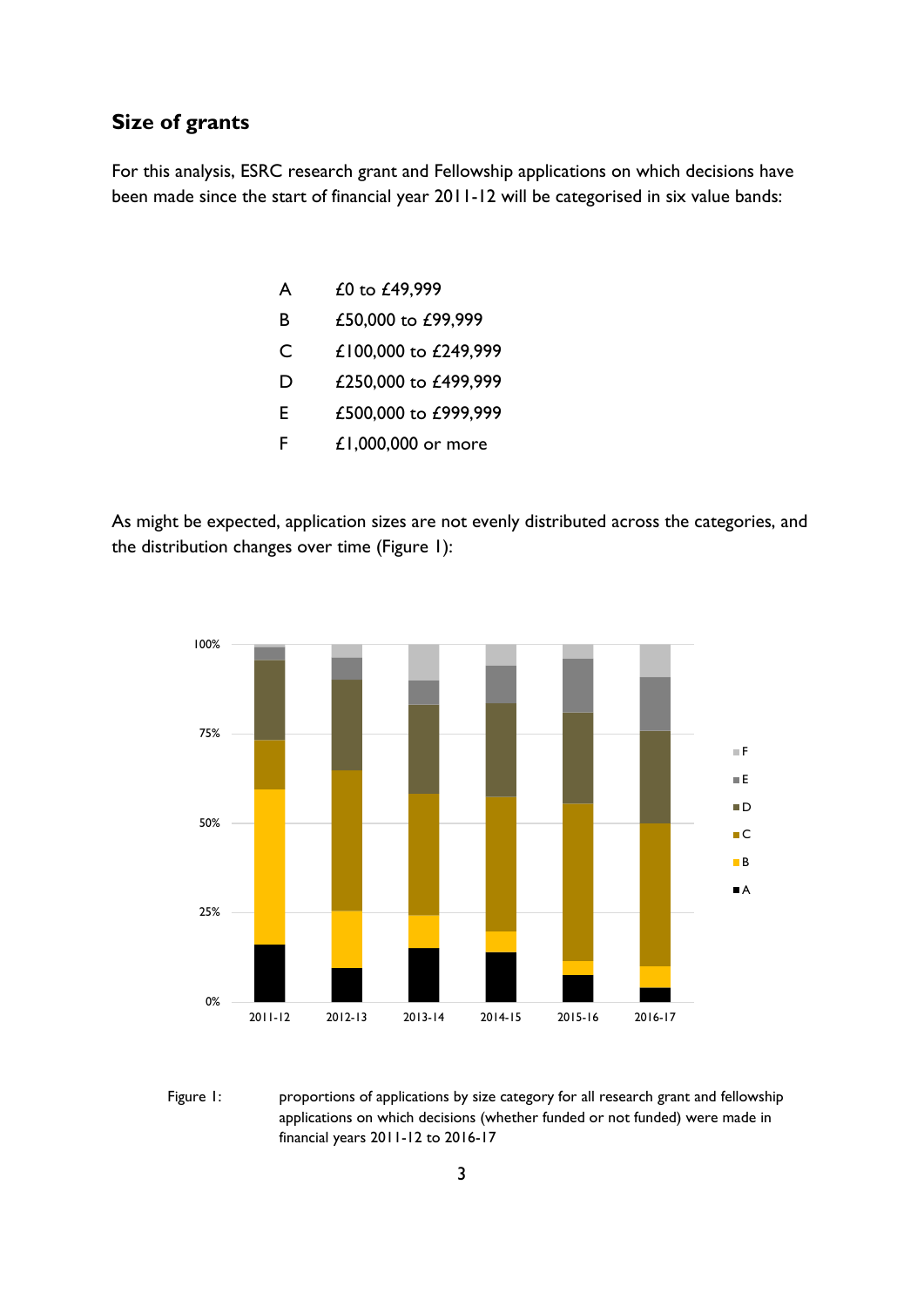

Figure 2 gives an alternative representation of the same data:



The most significant change over the last six years has been the dramatic reduction in category B (£50,000 to £99,999.) This was primarily the result of a decision to discontinue several small grant schemes which were open before mid-2011.

Over the same period larger grants, that is categories E and F, have become much more common. About 25% of all applications now request at least £500,000.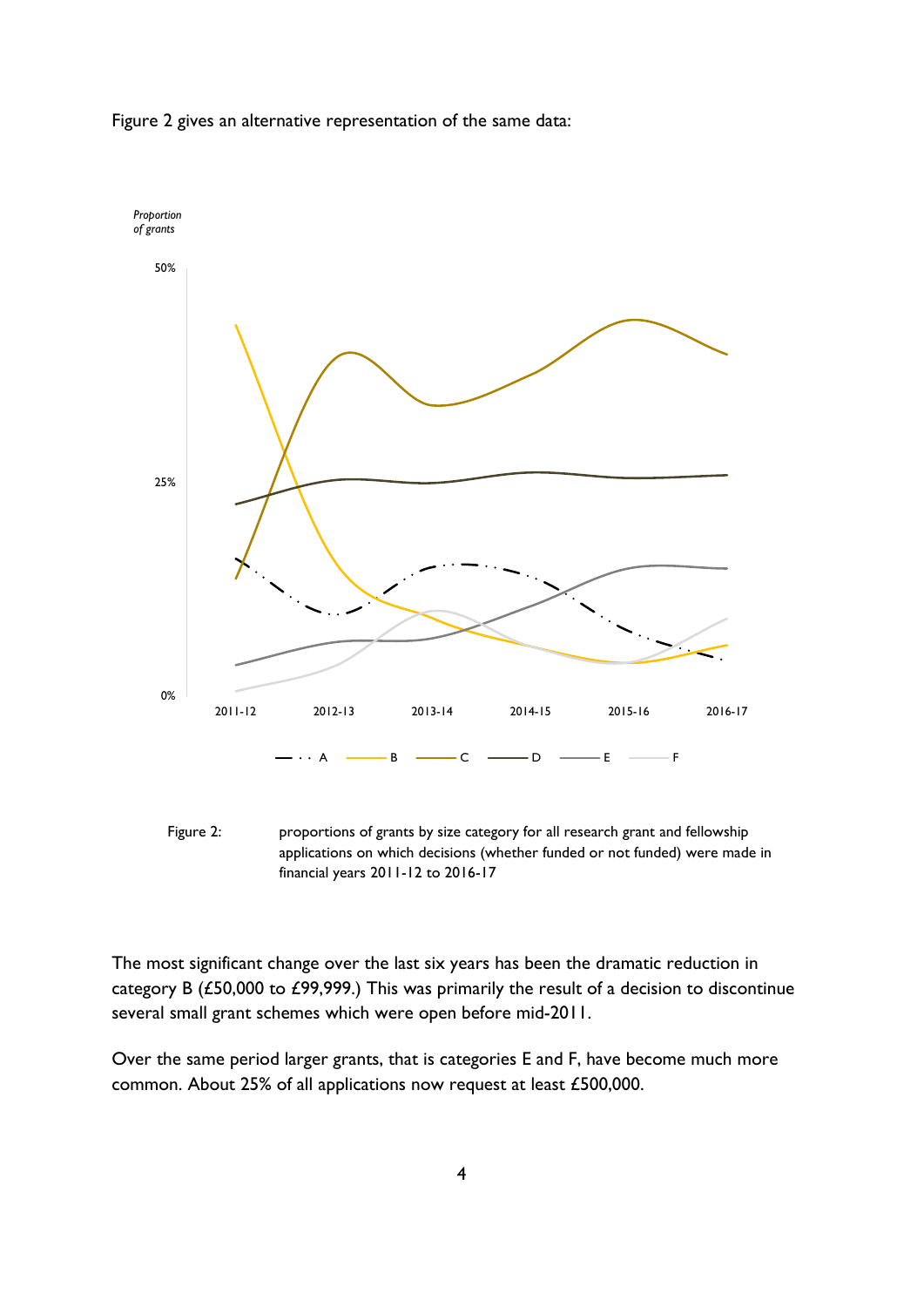Calls for proposals often specify the size of application allowed, so changes in grant size will be the net effect of ESRC policy choices and underlying behavioural patterns (should there be any). Responsive mode, and specifically the Open call, has fewer restrictions<sup>[1](#page-4-0)</sup> on the nature of its applications and so may present a slightly cleaner picture of changes in behaviour (Figure 3).



Figure 3: proportions of applications by size category for Open call proposals on which decisions (whether funded or not funded) were made in financial years 2011-12 to 2016-17.

The general trend towards larger grant sizes is still apparent.

<span id="page-4-0"></span><sup>&</sup>lt;sup>1</sup> Current scheme limits, introduced in mid-2015, are £350,000 to £1,000,000 at 100% fEC, which translates into grants of £280,000 to £800,000. Categories A, B and C (and some category D grants) are no longer eligible for the Open call. This explains the sudden, almost complete, disappearance of the smaller grants in 2016-17. A few category F grants submitted before the scheme change had decisions made in 2016-17. We would not expect to see any Fs in subsequent years.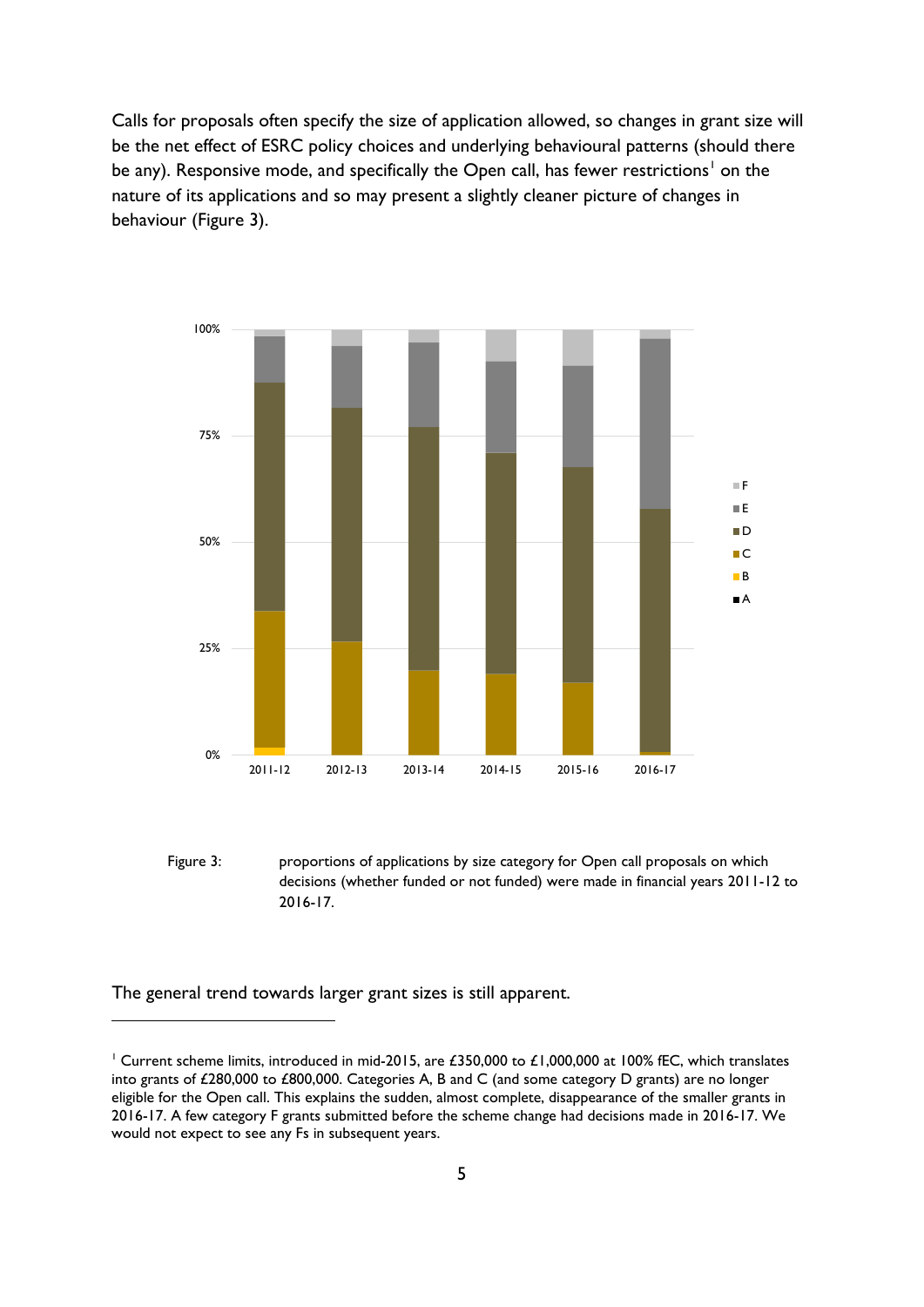

Across all schemes success rates vary slightly by size (Figure  $4^2$  $4^2$ ) but not meaningfully so:

Figure 4: funnel plot of success rates by size for all research grant and fellowship applications on which a decision was made in financial years 2014-15 to 2016-17. Dashed lines indicate approximate 95% control limits.

The most significant departure from the mean success rate of 22% in this period was for category A grants, of which 38% were funded. Their apparent high success rate reflects the route through which the majority of them were funded rather than inherent exceptional fundability.

About 250 of the total of nearly 400 category A grants were submitted to Seminars competitions, so category A's rate is strongly influenced by the success rate for proposals submitted through those calls. A further 53 category A grants were awarded for Global Challenges Research Fund (GCRF) Impact Acceleration Accounts and GCRF Postdoctoral Fellowships, both schemes having a reported 100% success rate.

<span id="page-5-0"></span> $2$  Funnel plots are a simple way of interpreting success rate data. For example see <http://qualitysafety.bmj.com/content/11/4/390.2.full.pdf+html> or [http://www.apho.org.uk/resource/item.aspx?RID=39445.](http://www.apho.org.uk/resource/item.aspx?RID=39445)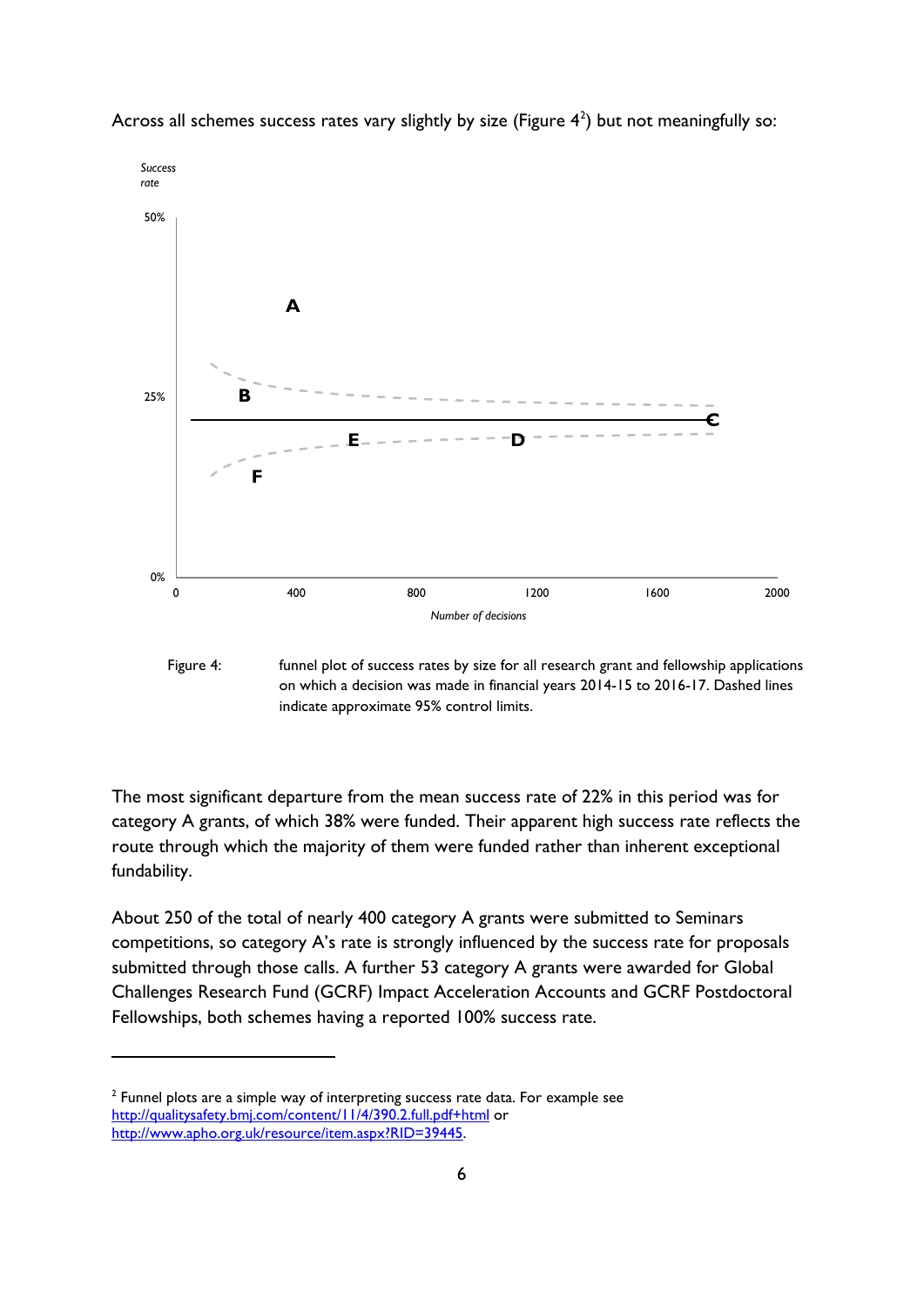Across all grants, categories D and E have below-average success rates and fall just on the control limit. In both cases this is again likely to be more an artefact of submission patterns that vary by grant size than of any inherent size bias. In particular, as Figure 5 shows, category D and E grants are particularly common in responsive mode and more precisely in the Open call.

| <b>Category</b> | % of grants in this category that<br>were submitted to the Open call |
|-----------------|----------------------------------------------------------------------|
| A               | 0%                                                                   |
| B               | 0%                                                                   |
| ⊂               | 9%                                                                   |
|                 | 58%                                                                  |
| F               | 59%                                                                  |
| F               | 28%                                                                  |

Figure 5: % of decisions made in relation to grants submitted to the Open call by size category, 2014-15 to 2016-17.

While overall around 30% of all proposals received by ESRC are submitted to the Open call, more than half of category D and E grants on which decisions were made in the last three years went through that route. As the Open call has a relatively low success rate, this overrepresentation of the Open call in category D and E drags down their success rate enough to explain why they appear on the control limit in Figure  $4^3$ .

The cause of the low overall rate of category F grants is less straightforward. About a quarter of them were submitted to the open call, the rest being in response to a diverse range of 23 other calls. Of these, the 2016-17 Large Grants and GCRF Grow calls accounted for a further 25% of decisions and, at the time of data collection, only rejection decisions had been recorded. This will artificially depress the category F success rate and is probably sufficient to account for its low observed value.

<span id="page-6-0"></span> $3$  It's also worth noting that the overall average rate is boosted slightly by the category A grants. If A grants had no effect, the limits themselves would be lower, making it less reasonable to conclude that categories D and E have success rates that are meaningfully lower than average.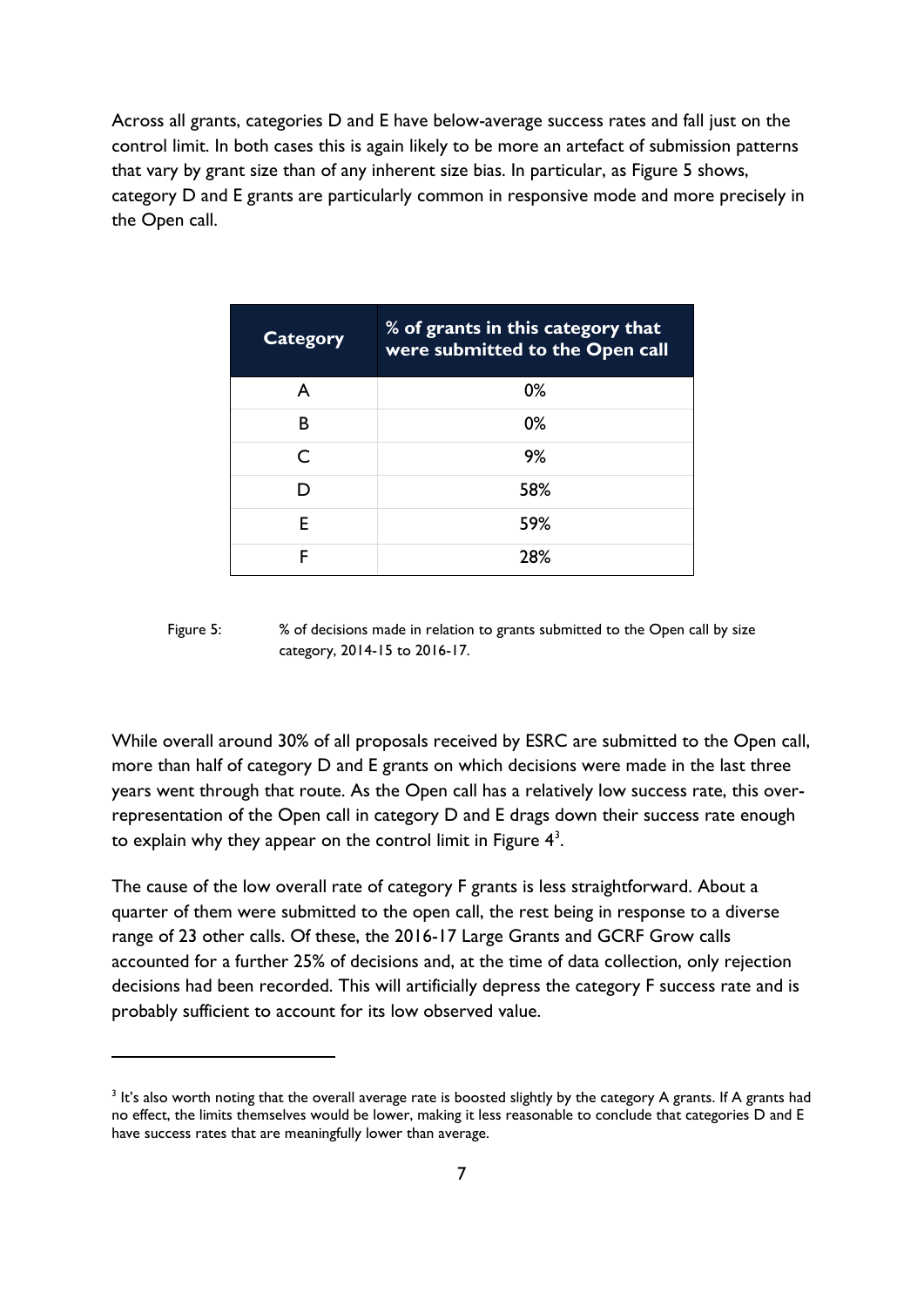To confirm the non-unusual nature of C, D, E and F grants: when looking at the Open call only, these apparent size effects disappear and in fact, category D grants have a higher than expected success rate (Figure 6):



Figure 6: funnel plot of success rates for Open call grants on which a decision was made in financial years 2014-15 to 2016-17. Dashed lines indicate approximate 95% control limits.

It is not obvious why category D grants should, in the Open call, have a meaningfully higher success rate, with category E being not far behind. It may to some extent be down to the fact that in 2016-17 the Open call success rate rose and the majority of proposals in that year were D, but that is likely to be only a partial explanation. The strong correlation between the number of decisions and the success rate leaves open the possibility that proposals which differ from the norm in terms of their size have lower success rates simply because they differ from the norm.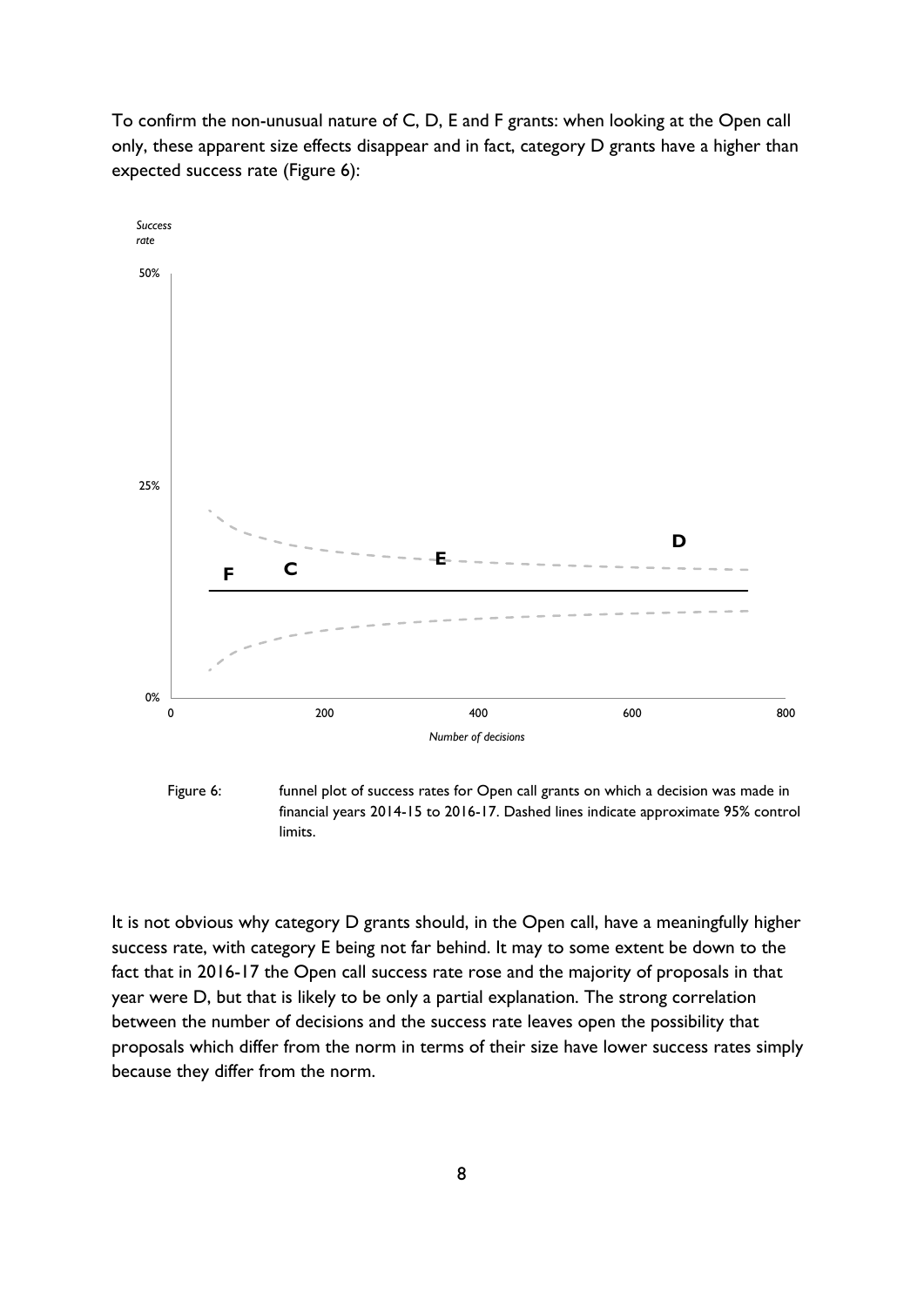#### <span id="page-8-0"></span>**Grant size distribution**

As already shown, ESRC funding is not distributed through grants of the same size. Figure 7 shows the relationship between the cumulative value of the grants issued across financial years 2011-12 to 2016-17 and their size:



**The largest grants spend the greatest part of the money**

Figure 7: cumulative value of grants issued over financial years 2011-12 to 2016-17 (y axis) when grants are ordered according to size, largest to smallest (x axis). Boundaries between size categories are indicated with dashed vertical lines. % figures indicate proportion of total grant value issued which is in each size category. Gini coefficient for these data is 0.68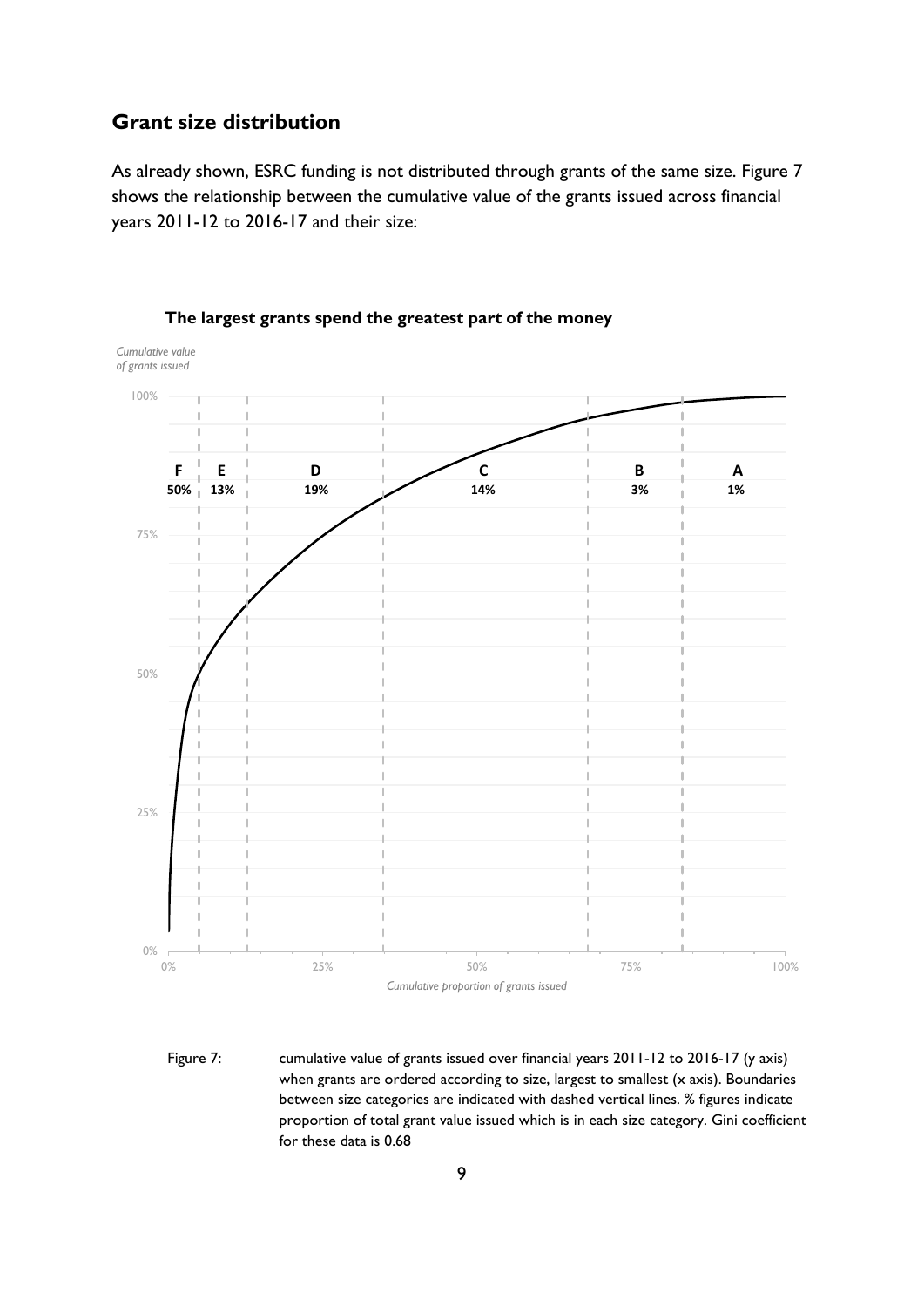Half of all grant funding awarded was in category F, although this category made up only 5% of the total number of grants issued. A further 13% of the total value was committed through category E grants, although these grants made up only 9% of awards.

Between them, categories C and D accounted for more than half of all funded grants, but only about a third of the total funding awarded. By number, smaller grants – those in categories A and B – accounted for nearly a third of funded applications but less than 4% of the total funding awarded.

The concentration of funding in larger grants is reflected in the overall Gini coefficient for the data of 0.68. A great deal of effort is expended on preparing and assessing proposals that between them distribute only a tiny fraction of ESRC funding.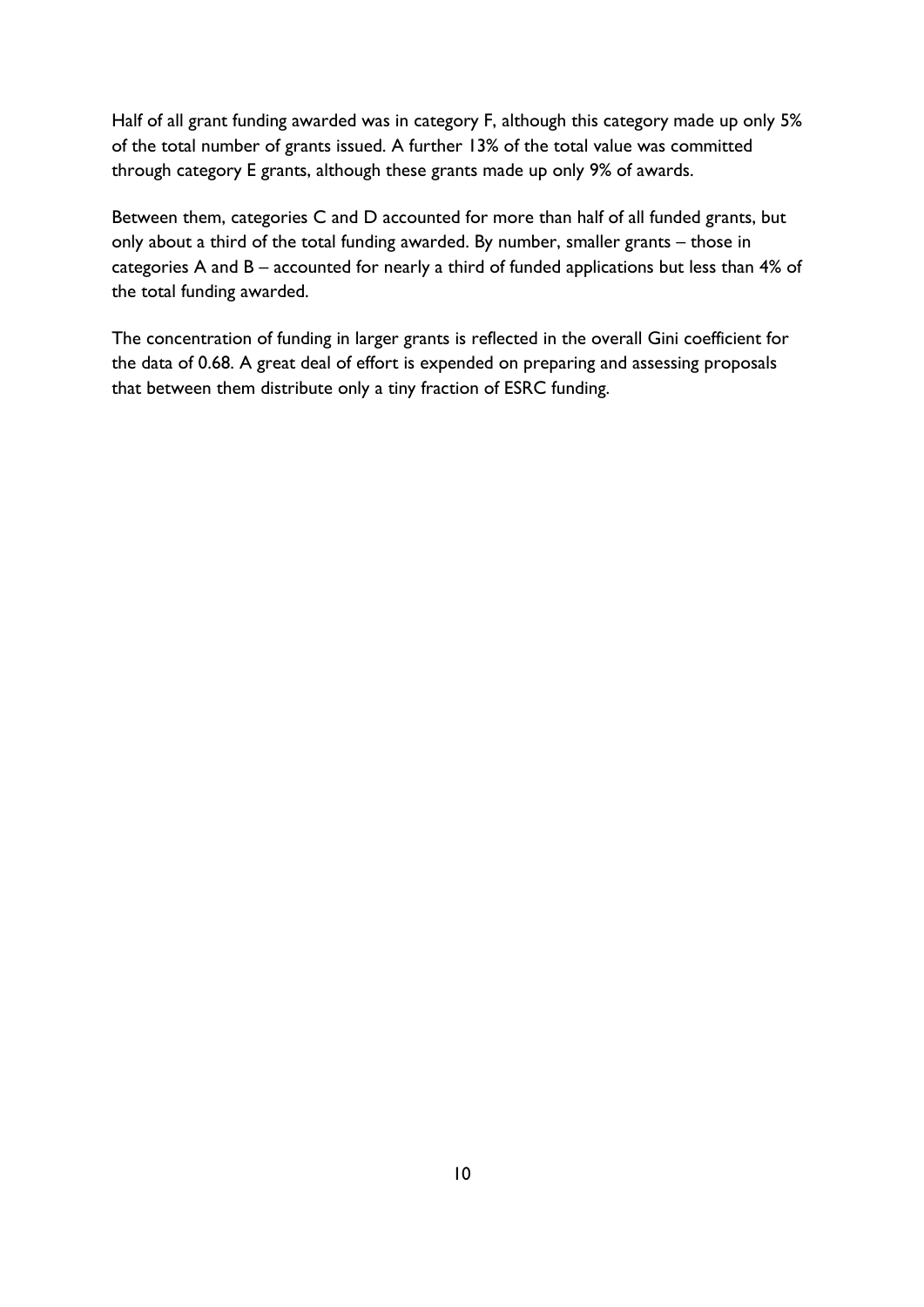### <span id="page-10-0"></span>**Rates of spending**

Dividing the value of a grant by its duration gives an approximate rate of spend for that grant<sup>[4](#page-10-1)</sup>. These rates vary widely, from just £17 per day to just over £17,000 per day. The logarithms of these rates are distributed relatively narrowly and suggest some underlying structure in the ESRC grant portfolio (Figure 8):



**Similar ESRC grants spend money at similar rates**

Figure 8: frequency of rates of spend for ESRC grants live in early 2016

<span id="page-10-1"></span><sup>&</sup>lt;sup>4</sup> In reality grant payments tend to be made quarterly based on tailored spend profiles.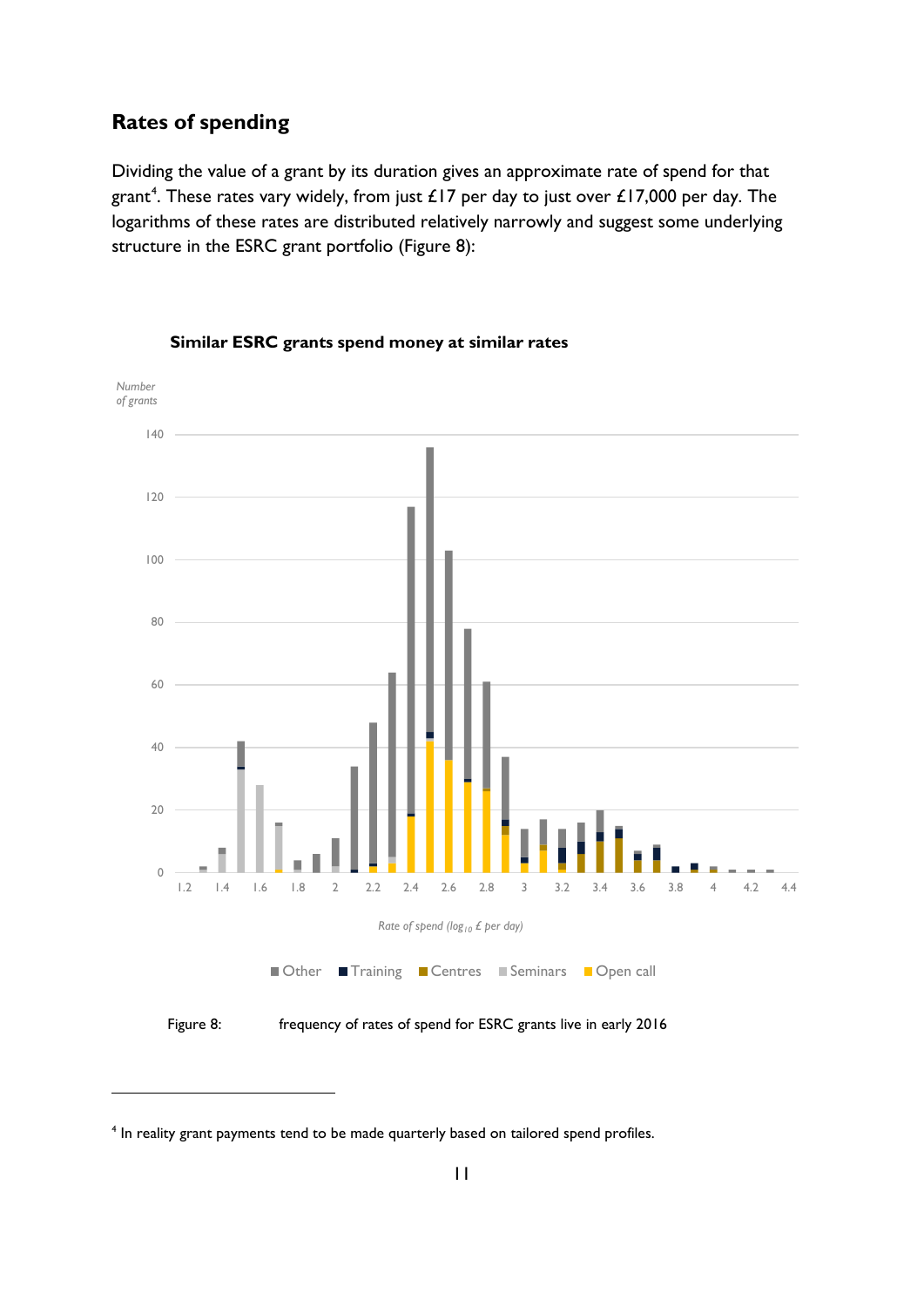In terms of their rate of spend, Seminars (low rates) and Centres and Training Grants (high rates of spend) are outliers. The bulk of research grants and Fellowships spend at rates of between £2[5](#page-11-0)0 and £500 per day<sup>5</sup>.

When it comes to 'normal' research and fellowship grants, those funded through the Open call tend to spend a little faster than other types (Figure 9). There are very few outliers as a result of the scheme limits and, presumably, beliefs about 'acceptable' grant durations.



**Responsive and strategic grants spend in similar ways**

<u>.</u>

Centres and Training

<span id="page-11-0"></span><sup>&</sup>lt;sup>5</sup> Visually, and also in principle as it is based on a ratio measure, the best fit for the sorts of (log) spend rate distributions we find is the Cauchy distribution, though it's probably not stretching it too far to think of them as being distributed approximately log-normally. The actual overall distribution is a superposition of many constituent distributions, based on different grant types. Figure 9 removes some of the clutter.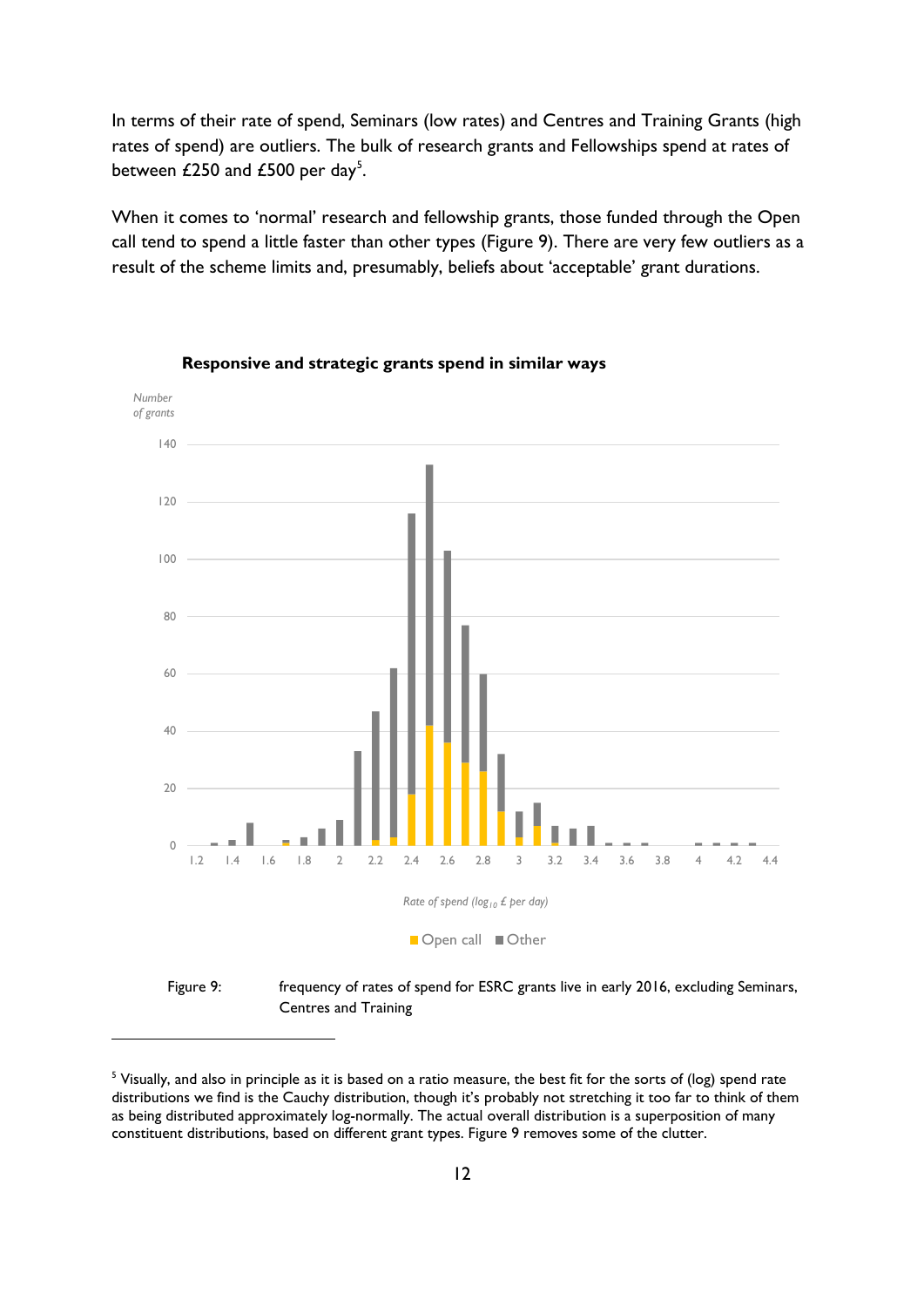Neither the means nor the variances of the log rates of spend across all grants differ significantly between funded and unfunded grants. The same is true when looking at and within the Open call only. Peer review does not seem to prefer or select for or against any particular rate of spend.